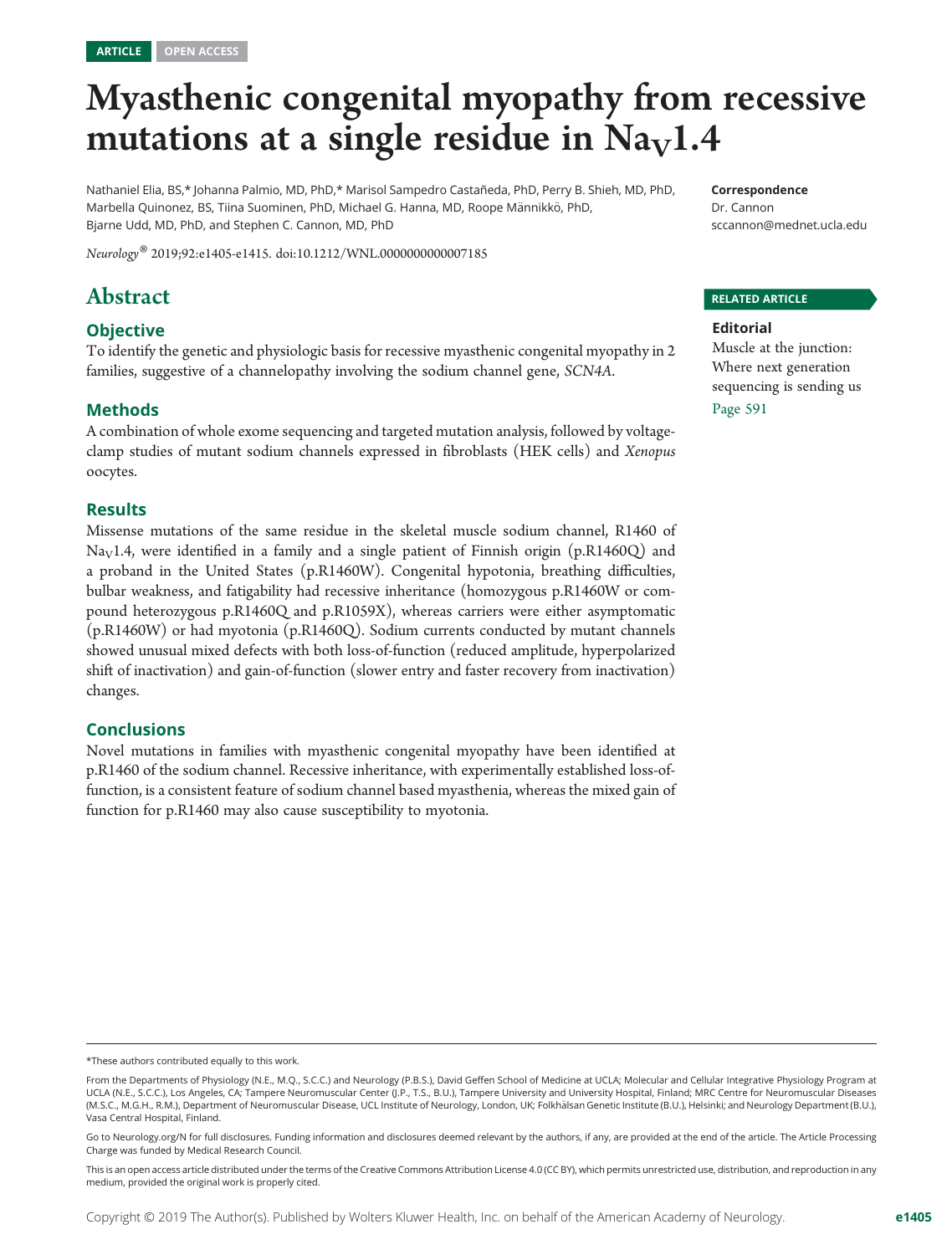# **Glossary**

 $CMAP =$  compound muscle action potential;  $CMS =$  congenital myasthenic syndrome;  $GOF =$  gain-of-function;  $HyperPP =$ hyperkalemic periodic paralysis; HypoPP = hypokalemic periodic paralysis; LOF = loss-of-function; WT = wild-type.

Several allelic disorders of skeletal muscle are caused by mutations of SCN4A that encodes the pore-forming α subunit of the voltage-gated sodium channel  $(Na_V1.4)$ .<sup>1</sup> Missense mutations with gain-of-function changes (GOF; too much inward Na<sup>+</sup> current) are found in hyperkalemic periodic paralysis (HyperPP), paramyotonia congenita, and several variants of sodium channel myotonia. $^{2}$  Leaky channels resulting from mutations of arginine residues in the voltage sensor domain cause hypokalemic periodic paralysis (HypoPP) type  $2^{3,4}$  These traits are all dominantly inherited.

Loss-of-function (LOF) mutations of SCN4A are encountered far less frequently and are associated with recessively inherited phenotypes. A congenital myasthenic syndrome with ptosis, bulbar weakness, respiratory difficulties, and prolonged episodes of weakness more typical for periodic paralysis has been associated with missense mutations of SCN4A that cause a LOF by markedly enhancing channel inactivation.5–<sup>7</sup> More recently, congenital myopathy with neonatal hypotonia has been reported in patients with null mutations in SCN4A.<sup>8</sup> A homozygous null is embryonic lethal, while compound heterozygous mutations (null allele plus an LOF allele) result in congenital myopathy with survival to adulthood. Remarkably, family members with a single SCN4A null allele are healthy.

In this report, we describe the molecular and clinical consequences of 2 additional LOF mutations, both of which are at residue p.1460. The index cases presented with congenital hypotonia, respiratory difficulties, and delayed motor milestones plus fatigue and were found to have biallelic mutations, as either p.R1460Q plus p.R1059X or homozygous p.R1460W. Expression studies of the p.R1460 mutant channels also revealed GOF changes that account for the myotonia in some carriers of p.R1460Q. Moreover, the phenotype for some carriers of the p.R1460Q mutation in the primary Finnish family was complicated by the independent cosegregation of a known CLCN1 mutation p.R894X associated with recessive myotonia congenita.

## **Methods**

#### Clinical examination

The proband (III-3) and 6 of her relatives were examined in a Finnish family (F1, figure 1A). In addition, one of her aunts (II-6) and her maternal grandfather (I-1) had similar symptoms (larynx spasms) but were not available for further studies. The patients underwent neurologic examination, EMG, and DNA extraction. Further, a single unrelated Finnish patient (P2) with myotonia was similarly examined. Muscle histology

was available for 2 patients and muscle MRI for 1 patient. The proband from family 2 and her parents were examined neurologically and whole blood was collected for DNA analysis.

#### Clinical electrophysiology

Standard neurography and EMG investigation was performed in 9 patients with p.R1460Q mutation. Compound muscle action potential (CMAP) exercise test was carried out in 3 patients. A Fournier protocol was used with short (10–12 seconds) and long (5 minutes) exercise test.<sup>9,10</sup> CMAPs were evoked by supramaximal nerve stimulation. The proband of family 1 also underwent repetitive nerve stimulation at 30 Hz and single-fiber jitter examinations. The proband of family 2 was studied by needle EMG and repetitive nerve stimulation at 3 Hz and 50 Hz. Because cooperation was limited in a 6-yearold patient, she did not complete a CMAP exercise test.

#### Molecular genetics

The DNA of the proband in family 1 was studied by whole exome sequencing. The DNA sample was used for enrichment of a sequencing library by NimbleGen SeqCap EZ Human Exome v2.0 (Roche, Basel, Switzerland). The captured library was sequenced using an Illumina (San Diego, CA) HiSeq 2000 Sequencer. Sequence reads were aligned to the human reference genome (UCSC hg19) using the Burrows-Wheeler Aligner.<sup>11</sup> Variant calling was made with Genome Analysis Toolkit.12 The data were visualized with the Integrative Genomics Viewer (Broad Institute, Cambridge, MA). DNA capture, enrichment, next-generation sequencing, and data analysis were performed at the Institute for Molecular Medicine Finland. From the sequencing data we selected to further analyze all the exons and exon–intron borders of the following genes: MTM1, RYR1, DNM2, SEPN1, and SCN4A. For the other members of family 1, the sequencing of relevant exons of SCN4A and CLCN1 genes was performed using traditional Sanger sequencing (table). For some of the patients, 3 common Finnish mutations in the CLCN1 gene (c.1238T>G p.F413C, c.1592C>T p.A531V, and c.2680C>T p.R894X) were studied by targeted mutation detection using TaqMan Sequence Detection System (ABI Prism 7000, Applied Biosystems, Foster City, CA). TaqMan Sequence Detection System is based on fluorescent oligonucleotide probes for both mutation and normal sequences. The studied fragments were amplified by PCR using forward and reverse primers. Sequences of the primers and probes are available upon request. DNA of patient P2 was sequenced using MYOcap targeted gene panel.<sup>13</sup> Whole exome sequencing was performed for the proband in family 2 and her parents using the Agilent (Santa Clara, CA) SureSelect capture kit and an Illumina HiSeq2500 next-generation sequencer. Analysis of variants was performed by the UCLA Clinical Genomics Center.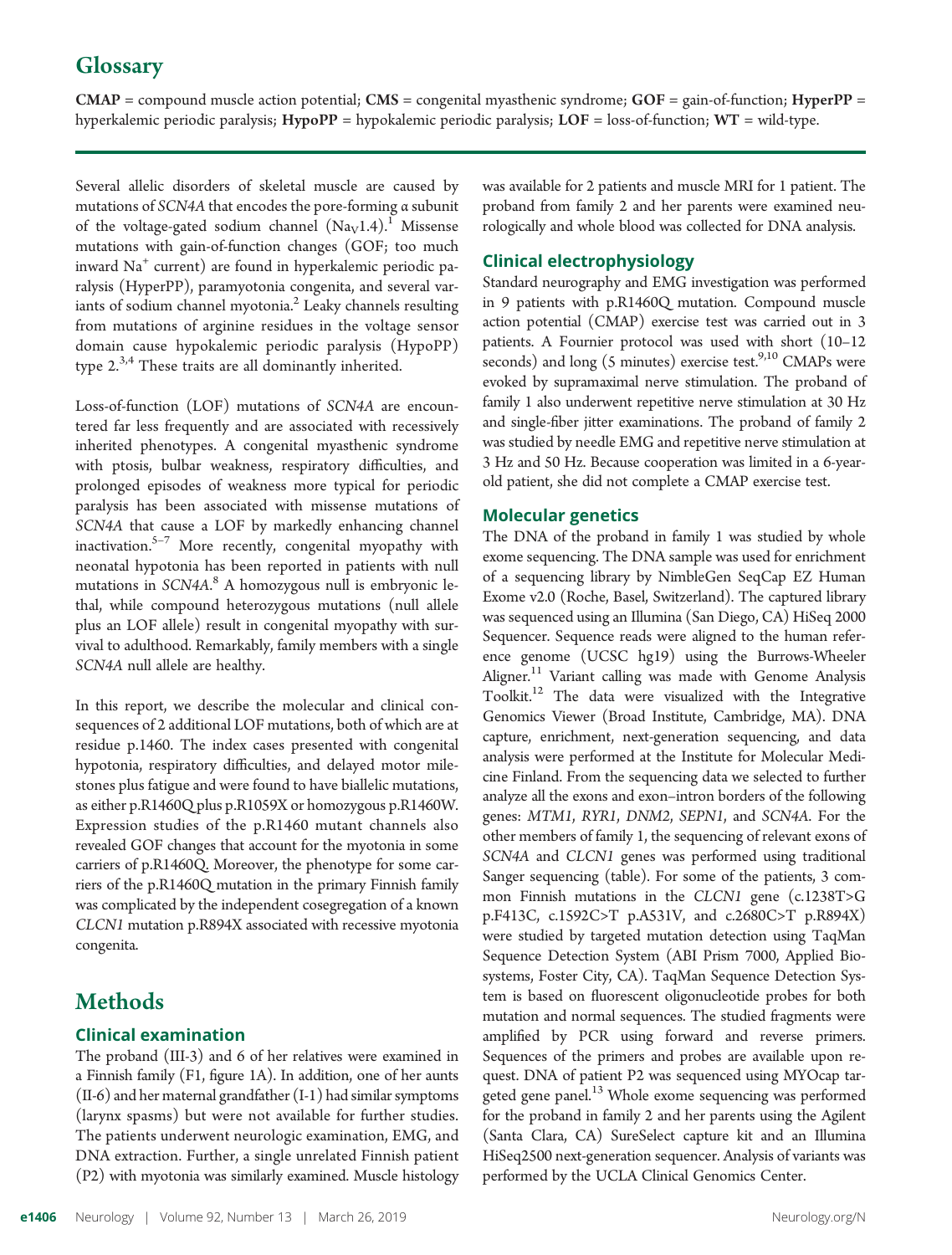Figure 1 Sodium channel mutations



(A) Segregation of clinical phenotype and genotype among 7 carriers of p.R1460Q in family 1 from Finland. (B) Location of p.R1460 in the pore-forming subunit (Na<sub>v</sub>1.4) along with established sites for sodium channelopathies of skeletal muscle. CMS = congenital myasthenic syndrome; HyperPP = hyperkalemic periodic paralysis; HypoPP = hypokalemic periodic paralysis; PAM = paramyotonia congenita; SCM = sodium channel myotonia.

#### Functional assessment of mutant sodium channels

Sodium channels were transiently expressed in fibroblasts (HEK cells) as previously described,  $14$  except transfection was performed with lipofectamine. Cells expressed the human wild-type Na<sub>V</sub>1.4 pore-forming  $\alpha$  subunit (WT), or mutant constructs encoding R1460Q or R1460W, plus the  $\beta_1$  accessory subunit. Sodium currents were recorded using the whole cell voltage-clamp configuration. The electrode contained the following, in mM: 100 CsF, 35 NaCl, 5 EGTA, 10 HEPES, pH to 7.3 with CsOH; the bath solution contained the following, in mM: 140 NaCl, 4 KCl, 2 CaCl<sub>2</sub>, 1 MgCl<sub>2</sub>, 2.5 glucose, 10 HEPES, pH to 7.3 with NaOH. After whole-cell access was achieved, cells were allowed to equilibrate for 5 to 10 minutes before recording. For the dataset to determine the voltage dependence of gating, cells with maximal peak  $Na<sup>+</sup>$  currents <1 nA were excluded to minimize the contribution from endogenous  $\text{Na}^+$  currents (typically <0.1 nA), and those with peak current >5 nA were excluded to minimize series resistance errors. To reduce the selection bias for the current density measurements (figure 2), cells with peak  $Na<sup>+</sup>$  currents from 0.5 nA to 10 nA were included. For the experiments to test for gating pore currents, channels were expressed in Xenopus oocytes, and currents were recorded using 2-electrode voltage clamp as previously described.<sup>8</sup> The bath solution contained the following, in mM: 60 Na<sup>+</sup>-methansulfonate, 60 guanidine sulfate,  $1.8 \text{ CaSO}_4$ ,  $10 \text{ HEPES}$ , plus 1 µm tetrodotoxin to block sodium currents conducted by the central core.

The functional properties of WT and mutant sodium channels were compared quantitatively by obtaining parameter estimates to functions describing the voltage-dependent changes of the ionic currents. Channel activation was quantified by fitting the peak amplitude  $(I_{peak})$  to a linear conductance  $(G_{max})$  with a reversal potential  $(E_{rev})$  that was scaled with a Boltzmann function:  $I_{peak} = G_{max}(V - E_{rev})/(1 + e^{-(V - V_{1/2})/K})$ . The voltage-dependence for activation of the channel is characterized by  $V_{1/2}$ , the voltage at which half the channels are activated, and K, a steepness factor. The relative conductance (figure 2C) was calculated as  $I_{peak}$  divided by  $G_{max}(V - E_{rev})$ . The time constant for entry to inactivation was estimated from a single exponential fit of the current decay (fast inactivation) or of the change in peak current after progressively longer conditioning pulses (closed-state inactivation).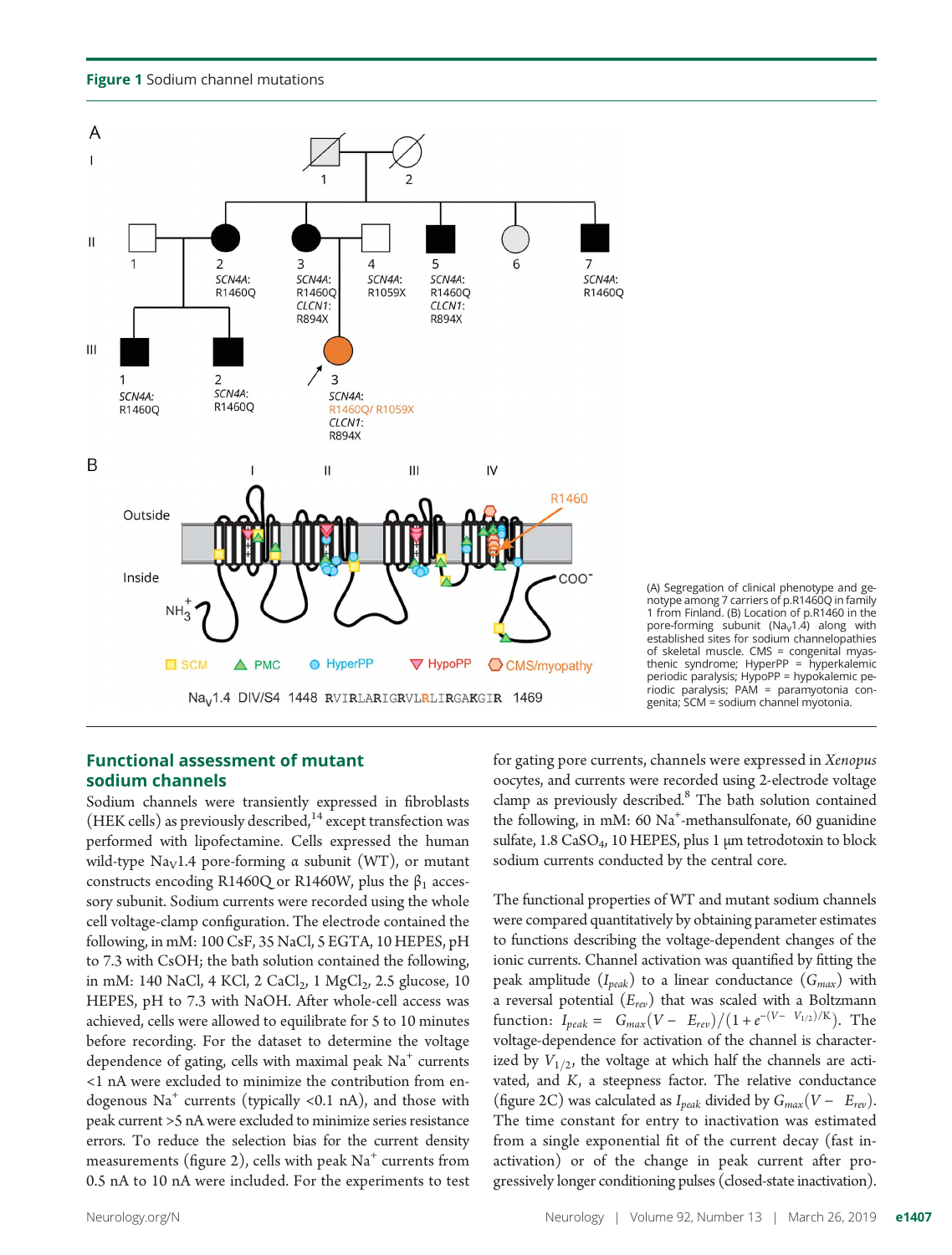|  | Table Phenotype and genotype of the patients |  |
|--|----------------------------------------------|--|
|--|----------------------------------------------|--|

| Patient  | <b>SCN4A mutations</b>                                 | <b>CLCN1</b> mutation                      | <b>Symptoms</b>                                                                                                                        | Electrophysiology                                                                                                                       | Other                                                   |
|----------|--------------------------------------------------------|--------------------------------------------|----------------------------------------------------------------------------------------------------------------------------------------|-----------------------------------------------------------------------------------------------------------------------------------------|---------------------------------------------------------|
| F1 II-2  | c.4379 G>A p.R1460Q/<br>– (ex 24a)                     | $-/-^a$                                    | Myotonia, larynx spasms                                                                                                                | Myotonic discharges                                                                                                                     |                                                         |
| F1 II-3  | c.4379 G>A p.R1460Q/<br>$-(ex 17, 21, 22, 24a)$        | c.2680C>T p.R894X/-<br>(ex 2, 11, 15, 23)  | Stiffness, larynx spasms, exercise-induced muscle weakness                                                                             | Myotonic discharge; decrease of CMAP amplitude<br>after long exercise test                                                              |                                                         |
| F1 II-4  | c.3175C>T p.R1059X/-<br>(ex 17)                        | $-/-$ (ex 2, 11, 15, 23)                   | Possibly mild ptosis                                                                                                                   | <b>ND</b>                                                                                                                               |                                                         |
| F1 II-5  | c.4379G>A p.R1460Q/<br>– (ex 24a)                      | c.2680C>T p.R894X/-<br>(ex 2, 11, 15, 23)  | Exercise-induced myalgia, stiffness, cramps; cold-induced myotonia<br>in hands                                                         | Myotonic discharges                                                                                                                     |                                                         |
| F1 II-7  | c.4379G>A p.R1460Q/<br>$-(ex 21, 22, 24a)$             | $-/-$ (ex 2, 11, 15, 23)                   | Cold-induced myotonia, periodic paralysis during adolescence                                                                           | Increased insertional activity                                                                                                          |                                                         |
| F1 III-1 | c.4379G>A p.R1460Q/<br>$-(ex 22, 24a)$                 | $-/-^a$ (ex 2)                             | Myotonia                                                                                                                               | Myotonic discharges                                                                                                                     |                                                         |
| F1 III-2 | c.4379G>A p.R1460Q/<br>$-(ex 21, 22, 24a)$             | $-/-$ (ex 2, 11, 15, 23)                   | Exercise-induced myalgia, stiffness, cramps, larynx spasms                                                                             | Increased insertional activity; normal findings in<br><b>CMAP</b> exercise test                                                         | Normal muscle MRI; muscle<br>biopsy: mild abnormalities |
| F1 III-3 | c.4379G>A p.R1460Q/<br>c.3175C>T p.R1059X <sup>b</sup> | c.2680C>T p.R894X/ <sup>-b</sup><br>(ex 2) | Congenital hypotonia, motor milestones delayed, mild fixed ptosis,<br>larynx spasms, muscle fatigue; ambulant, stable during adulthood | Myotonic discharges; 40% decrease of CMAP<br>Muscle biopsy: myopathy<br>amplitude after long exercise test; single fiber:<br>myasthenic |                                                         |
| P2 II-1  | c.4379G>A p.R1460Q/<br>$\mathsf{-}^{\mathsf{c}}$       | $-/-^c$                                    | Myalgia, stiffness, cramps                                                                                                             | Myotonic discharges                                                                                                                     | Targeted gene panel: no<br>other pathogenic mutations   |
| F2 II-1  | c.4378C>T p.R1460W/<br>c.4378C>T p.R1460W              | $-/-$                                      | Congenital hypotonia, gastrostomy and intubation at infancy, motor<br>delay, respiratory distress                                      | No myotonic discharges; repetitive stimulation no<br>decrement (3 Hz) or increment (50 Hz)                                              | Parents are carriers and<br>asymptomatic                |

Abbreviations: CMAP <sup>=</sup> compound muscle action potentials; ex <sup>=</sup> exons studied; n.d. <sup>=</sup> not done.

<sup>a</sup> Three common mutations in CLCN1 gene in Finland were studied by targeted mutation detection using TaqMan Sequence Detection System.<br><sup>b</sup> Studied using whole exome sequencing.

c Myocap gene panel, ref 13.

Exons of SCN4A and CLCN1 genes were studied by Sanger sequencing, unless otherwise indicated. Exon 24 of SCN4A was sequenced only partly, which is indicated by marking "24a."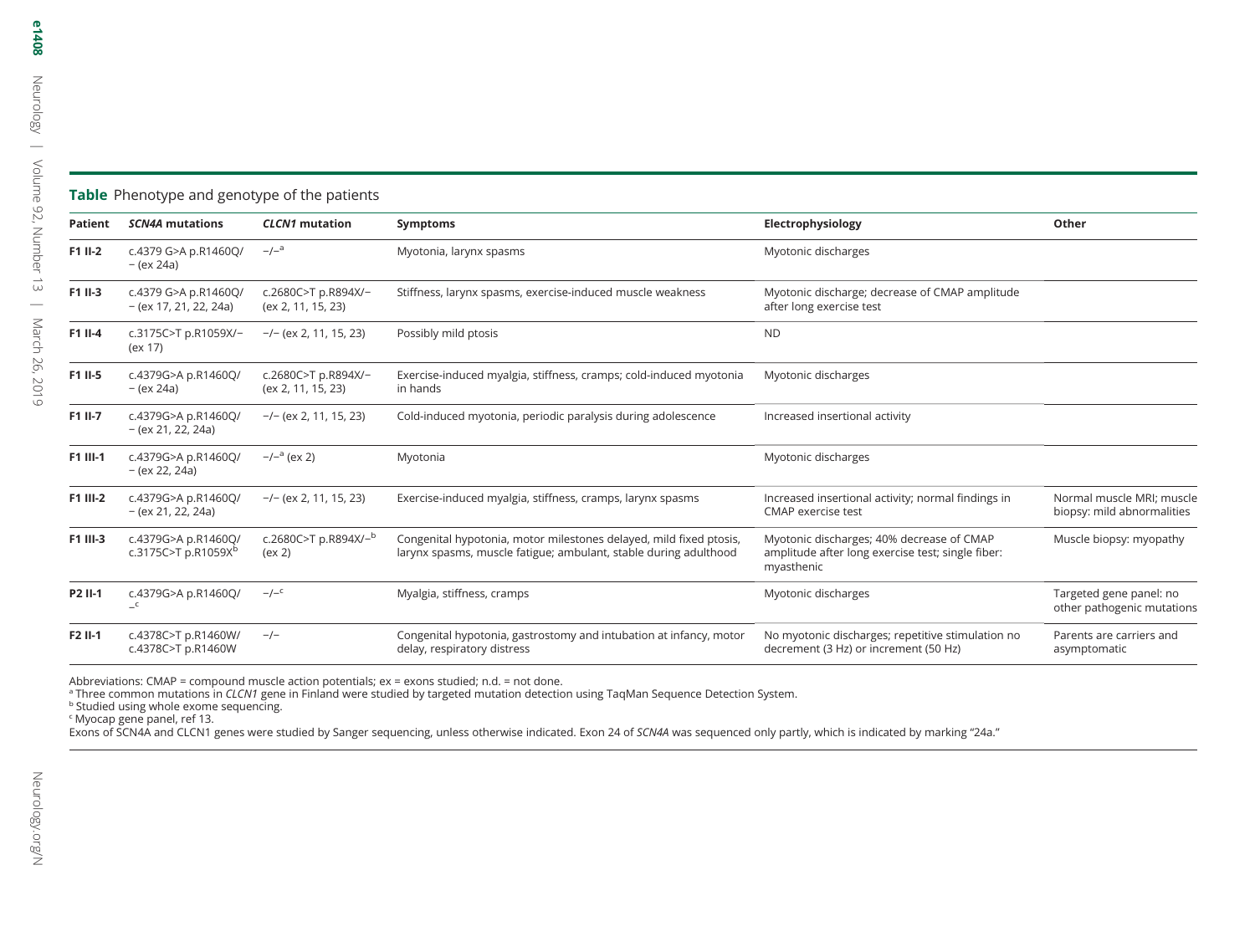Figure 2 Sodium current density was reduced for cells transfected with R1460 mutant constructs, but the voltage dependence of activation was not altered



(A) Traces show sodium currents elicited by depolarization from −120 mV to test potentials between −75 and +60 mV. Note the higher gain for the scale bars in the mutant channel traces. (B) Peak current density is shown as a function of test potential and displays a marked reduction in current amplitude for both mutants. (C) The voltage dependence of channel activation, as shown by relative conductance, was indistinguishable between the wild-type (WT) and mutant channels. Black squares, blue triangles, and red circles correspond to WT (n = 16), R1460Q (n = 12), and R1460W (n = 16), respectively.

Steady-state fast inactivation was quantified by fitting the relative peak current at −10 mV after a 300 ms conditioning pulse ( $V_{cond}$ ) to a Boltzmann function  $I_{peak}(V_{cond})/I_{peak\_max} =$  $1/(1 + e^{(V_{cond}-V_{1/2})/K})$ . For slow inactivation, a conditioning depolarization was used to induce inactivation, then a recovery pulse at −120 mV for 20 ms was applied to remove fast inactivation, and finally the available current (i.e., not slowinactivated) was measured for a test pulse to −10 mV. For the steady-state voltage dependence, a plateau term  $(S_0)$  was included because slow inactivation does not reduce channel availability to 0 at strongly depolarized potentials. Estimated values for parameters are presented as mean ± SEM. Error bars in all graphs show ± SEM.

#### Data availability statement

Photomicrographs of the muscle biopsy from the proband in family 1 are available upon reasonable request. The expression plasmids for the functional studies of mutant sodium channels are available upon request from the corresponding author.

#### Standard protocol approvals, registrations, and patient consents

Informed written consent for genetic testing was obtained from patients or their guardians. Oocytes were harvested from adult female Xenopus laevis in accordance with the UK Animal (Scientific Procedures) Act 1986.

#### **Results**

#### Clinical presentation and assessment

#### Family 1

The proband (III-3), a 30-year-old woman, had congenital hypotonia that was severe at birth, causing difficulties in breathing and feeding, but resolved to milder nonprogressive muscle weakness and fatigue during the first years of life. The most severe symptoms resolved quickly in the first weeks of life; therefore, she did not need ventilator support or tube feeding. Motor milestones were delayed; independent sitting was achieved at 12 months but she started to walk at 18 months of age. From the start, she had severe weakness in the neck and facial muscles, mild dysphonia, and fixed ptosis bilaterally. Otherwise, muscle strength was 4/5 on the Medical Research Council Scale in all limbs. She had marked fatigability when climbing stairs; otherwise there was no large variability in her muscle strength. At age 30 years, she was ambulant, and could walk on toes but not on heels. Clinical myotonia was not detected.

Muscle biopsy showed myopathic changes with fiber size variation, increased internal nuclei, structural abnormalities, and necklace fibers. Some non-rimmed vacuolated fibers were seen. Several EMG studies were performed and one showed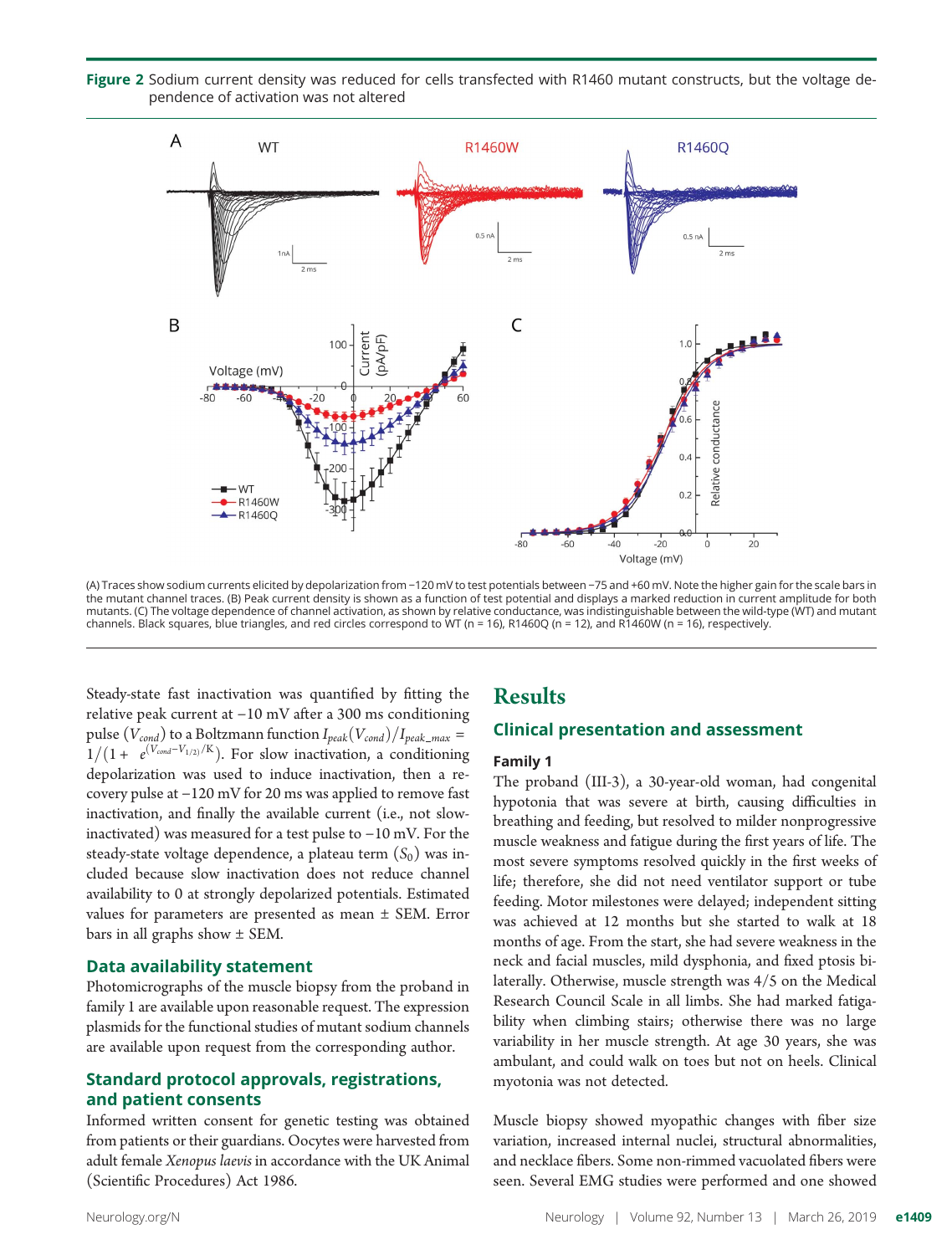definite myotonic discharges. Single fiber test was myasthenic with increased jitter and the long-exercise test showed 40% decrease of CMAP amplitude. The proband had 2 mutations in the SCN4A gene: 1 missense p.R1460Q inherited from the mother and a nonsense p.R1059X inherited from the father. In addition, she had inherited a heterozygous CLCN1 mutation p.R894X from her mother (figure 1). Whole exome sequencing did not reveal any other variants that might complicate the results. Genes associated with channelopathies (SCN4A, CACNA1S, KCNJ2, CLCN1) or congenital myasthenic syndrome and related disorders (CHRNA1, CHRNB1, CHRND, CHRNE, RAPSN, CHAT, MUSK, COLQ, DOK7, AGRN, GFPT1, DPAGT1, LAMB2, CHRNG, PLEC) were specifically checked.

The proband's mother, 3 siblings of the mother, and 2 cousins were identified with the p.R1460Q mutation. In addition, one unrelated patient (P2) carried the same mutation. They all had myotonic muscle symptoms and signs starting during young adulthood that either showed myotonic discharges or increased insertional activity on EMG and clinical myotonia, or related to muscle stiffness, exercise-induced myalgia, and cramps (table). Most of the p.R1460Q carrying patients in family 1 had larynx spasms that were evident in cold weather or at night. The CLCN1 p.R894X mutation was also identified in the mother and one of her siblings. They had myotonic discharges on EMG but that was also seen in other siblings without CLCN1 mutation. The father who carried the nonsense SCN4A mutation found in the proband possibly had mild fixed ptosis but was otherwise healthy.

#### Family 2

The proband was born with hypotonia. She exhibited poor feeding and respiratory insufficiency, requiring gastrostomy as well as intubation and mechanical ventilation. She was hospitalized for the first month of life. Motor milestones were attained including standing and walking, albeit delayed, and the parents reported day-to-day variability in strength and recurrent breathing difficulty. Around 6 years of age, she developed worsening motor function and intermittent respiratory distress, and was referred to the UCLA Neuromuscular Clinic for further evaluation. Her examination at that time demonstrated significant weakness of axial and appendicular muscles. She was not able to stand or support her head while in a seated positon. Reflexes were present, although mildly diminished. Repetitive stimulation of the median and accessory nerves at 3 Hz did not demonstrate a decrement in CMAP amplitude, and 50 Hz repetitive nerve stimulation of the median nerve did not elicit significant increment. No myotonic discharges were detected by needle EMG. Motor performance varied spontaneously, and on subsequent visits over the next 18 months she was able to stand and walk independently. She did not require bilevel positive airway pressure at night or other chronic ventilatory support. The patient's mother reported improvement of strength and breathing with inhaled albuterol, but the benefit was not sustained on oral therapy. A trial of pyridostigmine did not improve strength, but the family reported improved mobility when acetazolamide and albuterol were tried separately.

The parents have no motor symptoms. An older sister reportedly had bulbar weakness, was never able to sit without support, and died at age 1 year from respiratory complications. The proband is homozygous for c.4378C>T p.R1460W in SCN4A, and both parents are asymptomatic carriers although there is no history of consanguinity in the family.

#### Molecular results

The  $\text{Na}_{\text{V}}1.4$  variants in these families cause missense substitutions at the same amino acid, arginine 1,460, which is in the highly conserved S4 transmembrane segment in domain IV of the sodium channel (figure 1B). The allele frequency for p.R1460W in the gnomAD database is 6 per 276,796, and the p.R1460Q allele has not been reported. The S4 segments in the voltage sensors contain positively charged basic amino acids (arginine or lysine) at every third residue,<sup>15</sup> and R1460 is the fifth of 8 such residues in S4 of domain IV. Although mutation at R1460 in  $Na<sub>V</sub>1.4$  has not previously been reported in neuromuscular disorders, all 3 SCN4A mutations associated with a congenital myasthenic syndrome, and for which myopathy with fluctuating weakness is a prominent feature, are missense mutations of the voltage sensor in domain IV, and 2 are at other arginines in the S4 segment (p.R1454W and p.R1457H). $5-7$  All 3 previously reported mutations are also unusual because they cause LOF changes for the sodium channel and recessive inheritance of the syndrome, whereas GOF changes are found in SCN4A mutations associated with myotonia, paramyotonia, or HyperPP.<sup>1</sup> We therefore tested the functional consequences of p.R1460Q and p.R1460W by recording sodium currents for channels heterologously expressed in fibroblasts or Xenopus oocytes.

#### Functional characterization of R1460 mutant sodium channels

#### R1460 mutant sodium channels were expressed in the plasma membrane, but current density was reduced

Sodium currents were detected in HEK cells transfected with WT as well as R1460W and R1460Q mutant channels (figure 2). Peak current amplitudes were smaller, however, for cells expressing mutant channels. The peak current density (pA/ pF to normalize for variations in cell size, figure 2B) for cells expressing mutant channels was about 30%–50% that of WT. At a test potential of  $-5$  mV, where the sodium current is largest, the amplitude was statistically smaller for each mutant compared to WT ( $p < 0.01$ , analysis of variance) but the difference between the 2 mutants was not distinguishable (R1460W −73.8 ± 11 pA/pF [n = 9], R1460Q −140 ± 26 pA/ pF [n = 7], WT −278 ± 46 pA/pF [n = 12]).

#### Channel activation was not altered by R1460Q or R1460W

The voltage dependence of sodium channel activation is shown in figure 1C, where the relative conductance is plotted as a function of the test potential (see Methods). The data are completely overlapping between WT and R1460 mutant channels. Quantitatively, there was no detectable difference in the voltage midpoint of activation with  $V_{1/2}$  of WT, R1460Q,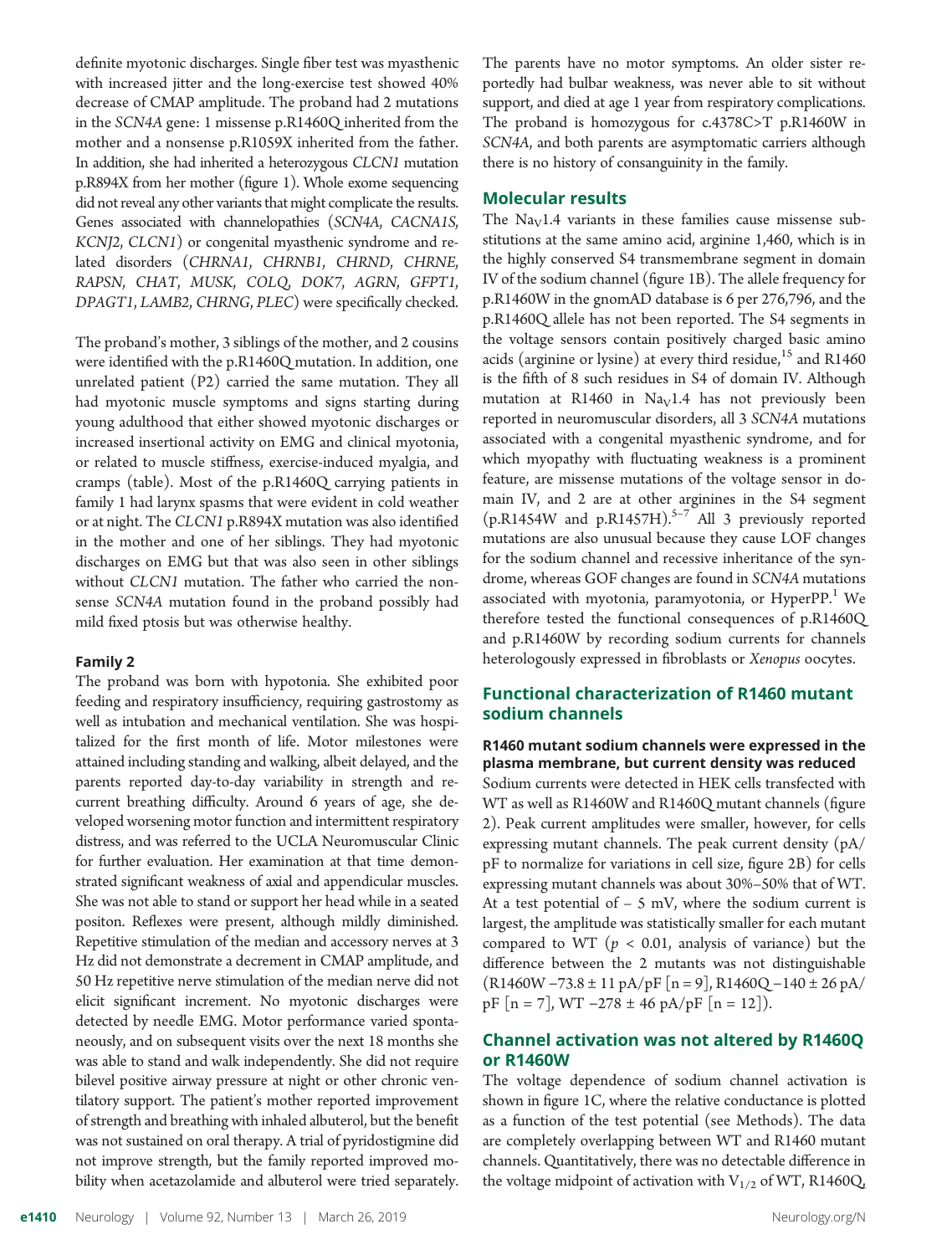and R1460W being  $-18.7 \pm 1.1$  mV (n = 16),  $-17.6 \pm 1.7$  mV  $(n = 12)$ , and  $-19.0 \pm 1.4$  mV  $(n = 16)$ , respectively. In addition, the steepness of the voltage dependence was similar for all 3: WT, R1460Q, and R1460W being 7.7 ± 0.22 mV, 9.1  $\pm$  0.34 mV, and 9.2  $\pm$  0.23 mV, respectively.

#### Fast inactivation had mixed, LOF, and GOF defects for R1460 mutant channels

Sodium channels undergo 2 forms of inactivation; fast inactivation on a time scale of milliseconds, which contributes to termination of the action potential and limits repetitive firing, and slow inactivation over a time course of tens of seconds to minutes. To test the steady-state voltage dependence of fast invitation (also referred to as availability), we measured the peak current elicited at −10 mV, after a 300 ms conditioning pulse to potentials over a range from −130 to −40 mV (figure 3A). Depolarization promotes inactivation (reduces availability), and the voltage dependence was markedly left-shifted for R1460 mutant channels  $(V_{1/2})$ value for R1460Q −78.1 ± 0.67 mV, n = 10; R1460W −86.1  $\pm$  1.5 mV, n = 12; and WT -70.5  $\pm$  0.91 mV, n = 15). In addition, the steepness of the voltage dependence of steady-state invitation was reduced for R1460 mutant channels (*k* value for WT  $5.5 \pm 0.88$  mV, R1460Q  $8.6 \pm 0.2$ mV, R1460W 7.7  $\pm$  0.2 mV). Combined, these changes in the voltage dependence of steady-state fast inactivation produce a substantial LOF, as can be seen by the reduced availability (figure 3A) of mutant channels  $(R1460Q = 0.7,$  $R1460W = 0.5$ , compared to  $WT = 0.9$ ) at the resting potential of −85 mV for skeletal muscle.





(A) The steady-state voltage dependence of fast inactivation was shifted leftward (hyperpolarized) for both R1460 mutant channels relative to wild-type (WT). Inset shows the voltage protocol used to measure inactivation produced by a 300 ms conditioning pulse at various potentials. (B) The rate of inactivation was slower for R1460 mutant channels at depolarized potentials, as shown by the superposition of amplitude normalized currents elicited at 10 mV. (C) Recovery from fast inactivation was faster for both R1460Q and R1460W, compared to WT channels (tau recovery of 4.7 ± 0.6 ms, p < 0.0001 [n = 5]; 6.4 ± 0.6 ms, p < 0.0001 [n = 7]; 16.8 ± 0.4 ms [n = 4], respectively). Data show the time course for the recovery of peak current amplitude at a holding potential of −80 mV, after channels were inactivated with a conditioning pulse of 30 ms at −10mV (inset). (D) Plot summarizing the voltage-dependent kinetics for entry to or recovery from fast inactivation. Three separate protocols were used to measure inactivation kinetics, over the entire voltage range (see text, Results). Overall, the changes in steady-state fast inactivation (A) are loss of function, whereas the slower entry and more rapid recovery from fast inactivation are gain-of-function changes.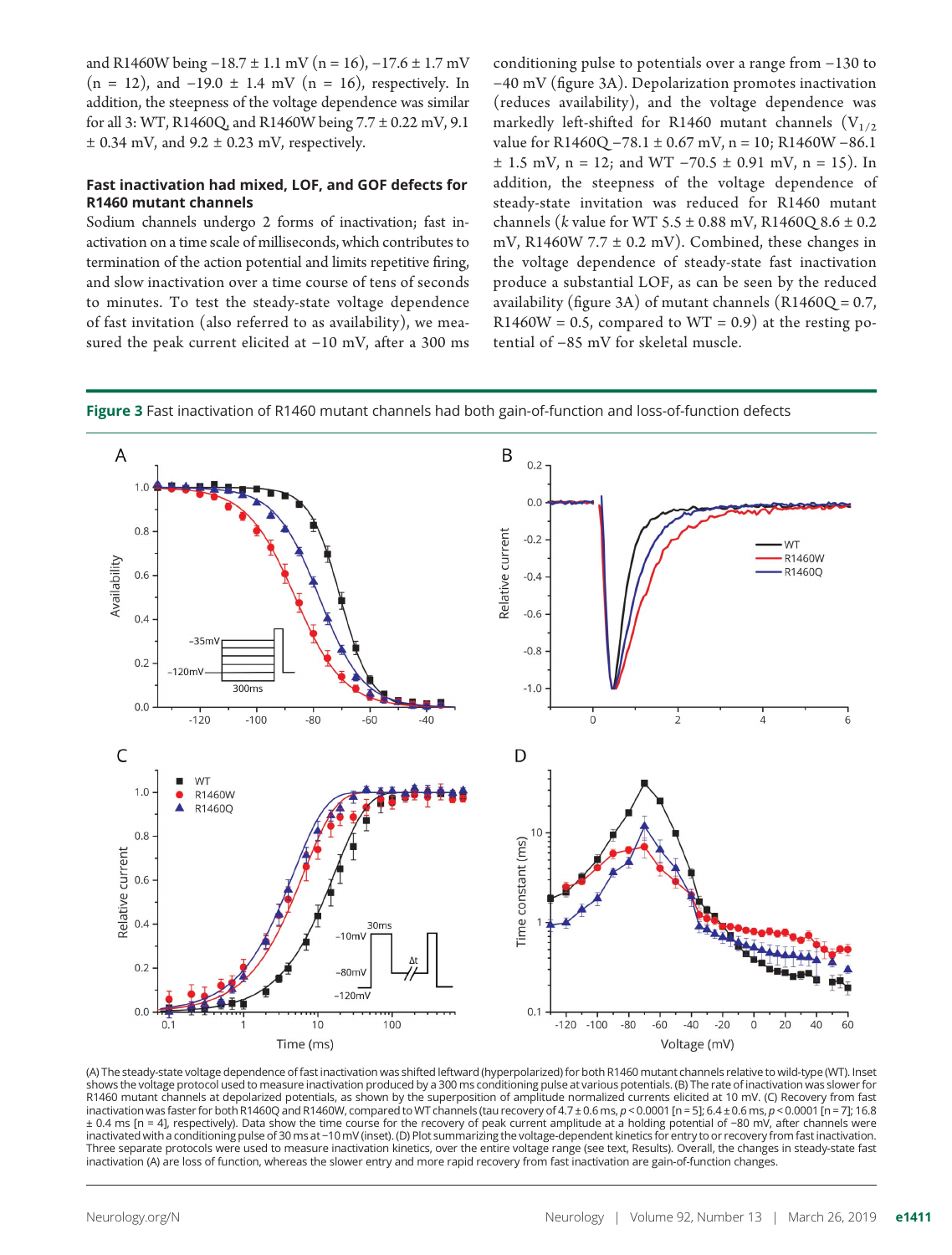The voltage-dependent kinetics of fast inactivation were assessed for both entry to and recovery from inactivation. The entry rate was slower for R1460 mutant channels, which can be observed directly as a prolonged decay in a superposition of sodium currents elicited by a step depolarization to 10 mV (figure 3B). This slower entry rate was observed over a range of test potentials  $(-20 \text{ to } +60 \text{ mV})$ , as shown by the larger amplitude time constant of the current decay (figure 3D). Recovery from fast inactivation was recorded using a 2-pulse protocol. Channels were fast inactivated using a 30 ms conditioning pulse to −10 mV, then after a variable duration recovery at a hyperpolarized potential (−80 to −130 mV), a test pulse to −10 mV was delivered to determine the relative amplitude of the peak sodium current (figure 3C, inset). The time course of recovery at −80 mV is shown in figure 3C, and demonstrates the faster recovery (left shift) for R1460 mutant channels. A faster recovery rate (smaller time constant) of R1460 mutant channels was observed over a potential range from −50 to −130 mV (figure 3D). Finally, the kinetics of closed-state fast inactivation (figure 3D, −40 to −70mV) was measured using a 2-pulse protocol with a 30 ms conditioning pulse to induce inactivation, followed by a test pulse at −10 mV to measure the relative current. The altered entry and recovery kinetics for fast inactivation of R1460 mutants both contribute to a GOF change, in other words more inward sodium current. In the physiologic context of an action potential, mutant channels are predicted to inactivate more slowly at the peak of depolarization and then recover more quickly when the membrane potential returns to its resting value (−85 mV).

The impact of the altered kinetics of fast inactivation can be observed directly by measuring the peak amplitudes of sodium currents elicited by a train of brief depolarizing pulses. Normally, sodium channels do not have time to fully recover in the interval between action potentials with high-frequency discharges. We simulated this scenario by measuring sodium channel availability as the relative peak current elicited by a 2 ms depolarization to 10 mV, with an intervening recovery interval at −80 mV, over a range of pulse frequencies (figure 4). Use-dependent inactivation was pronounced for WT channels (e.g., 30% decrease at 60 Hz and 50% decrease at 100 Hz), but was substantially less for R1460 mutant channels. These data demonstrate a GOF for R1460 mutant channels that would manifest, for example, as myotonic bursts.

#### Slow inactivation was unaffected for both R1460Q and R1460W mutant channels

Prolonged depolarizations lasting seconds or sustained bursts of discharges both cause sodium channels to become slow inactivated, and derangements of slow inactivation are known to cause susceptibility to periodic paralysis<sup>16</sup> or congenital myasthenia.<sup>6</sup> We characterized slow inactivation by using prolonged step depolarizations (up to 60 seconds) to induce slow inactivation, followed by a 20 ms recovery period at −120 mV to remove fast inactivation, and then applied a test pulse to −10 mV to detect the presence of slow inactivation as a reduced peak current. The time course of entry to slow inactivation at −10 mV was indistinguishable between WT and R1460 mutant channels (figure 5A). Similarly, the rate of recovery was comparable for WT and R1460 mutant channels at −100 mV (figure 5B). The small rightward shift represents about a 1.5-fold slower rate of recovery for R1460 mutants, although the fitted time constants were not statistically distinguishable from those of WT channels. The voltage dependence of steady-state slow inactivation, as determined by 30-second conditioning pulses, was identical for WT and R1460 mutant channels (figure 5C).





Data show relative peak sodium current elicited by 2 ms depolarizing pulses to 10 mV applied at 60 Hz (A) or 100 Hz (B), from a holding potential of −80 mV.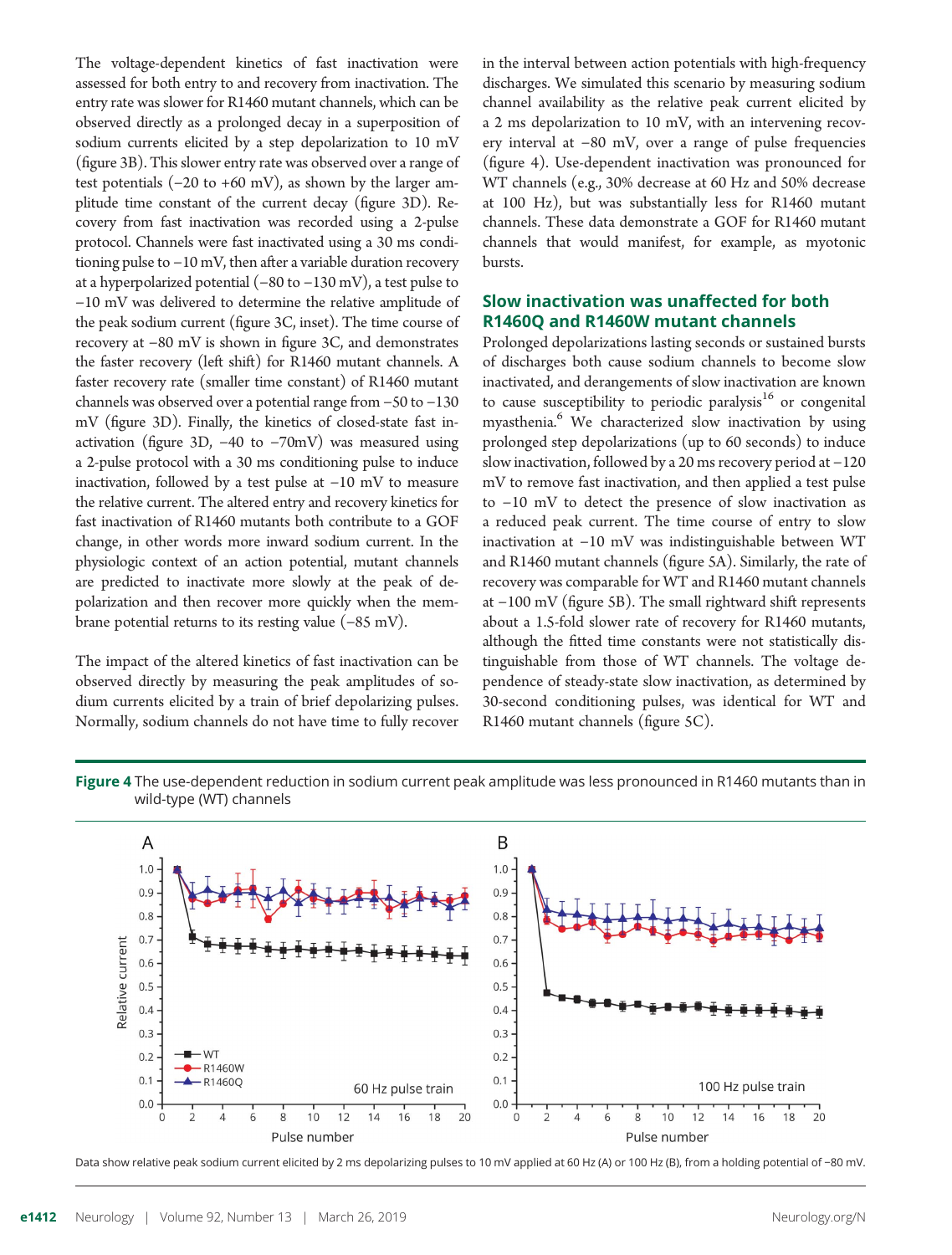

Figure 5 Slow inactivation was not altered by either

(A) Onset of slow inactivation showed identical kinetics between wild-type (WT) and mutant channels. Inset shows the voltage protocol to characterize the onset of slow inactivation by stepping to −10 mV for a variable duration (entry time), and then measuring the decline in relative loss current that fails to recover within 20 ms at −120 mV. (B) The rate of recovery from slow inactivation was comparable between WT and R1460 mutant channels. Channels were slow inactivated by a 30-second step to −10 mV (inset), and the data show recovery as the relative increase in current after repolarizing to −80 mV for a variable duration (recovery time). (C) The voltage dependence of steady-state slow inactivation was indistinguishable between WT and R1460 mutant channels. Thirty-second conditioning pulses to various conditioning potentials (inset) were used to determine the voltage dependence of inactivation. Smooth curves show best fits to the data with V<sub>1/2</sub> of −59.1 ± 1.9 mV for WT, −60.9 ± 2.8 mV for R1460Q, and −63.4 ± 2.6 mV for R1460W. The number of cells for the mean values shown in the data was 5–8 for WT and both R1460 mutant channels.

#### R1460 mutant channels do not conduct a gating pore leakage current

Missense mutations at arginine residues in the S4 segments of the voltage sensor domains of sodium or calcium channels account for almost all cases of  $HypoPP$ ,<sup>3</sup> and have a common functional defect, the gating pore leakage current, caused by a mutation-induced anomalous ion conduction pathway.<sup>4</sup> Since R1460 is an arginine in the S4 segment of domain IV in  $\text{Na}_{\text{V}}$ 1.4 (figure 1B), we tested whether R1460Q or R1460W mutant channels have a detectable gating pore leakage current. Channels were studied in Xenopus oocytes to achieve high expression levels sufficient to observe gating pore currents when the main pore was blocked by tetrodotoxin. Currents recorded from oocytes expressing R1460Q or R1460W channels were no different from WT (figure 6), as compared to the positive control with the HypoPP mutation R1132Q, for which a large gating pore current was detected (inward current a negative potentials).

### **Discussion**

This report identifies a new residue in Na<sub>V</sub>1.4 (R1460) where missense mutations were identified in patients with recessive myasthenic congenital myopathy. The clinical manifestations overlap considerably with prior reports of a recessive congenital myasthenia syndrome plus periodic paralysis that is associated with LOF mutations in  $SCN4A$ .<sup>5-7</sup> The consistent features are hypotonia at birth, respiratory distress, and feeding difficulties often requiring tube feeds. Motor function at infancy and early childhood is notable for delayed milestone attainments, fixed ptosis, myopathic weakness especially of the face and neck, episodes of hypoventilation, myalgia, and fatigability.





The steady-state current (without subtraction of the nonspecific leak) recorded from oocytes expressing high levels of wild-type (WT) or R1460 mutant channels is plotted as a function of the membrane potential. Tetrodotoxin was added to block sodium currents through the main pore. The I–V relation was identical for WT and R1460 mutant channels, while the positive control for the p.R1132Q mutation in hypokalemic periodic paralysis showed a gating pore leakage current (large negative current for membrane potentials more negative than −80 mV). Data are from 6 to 8 oocytes per construct.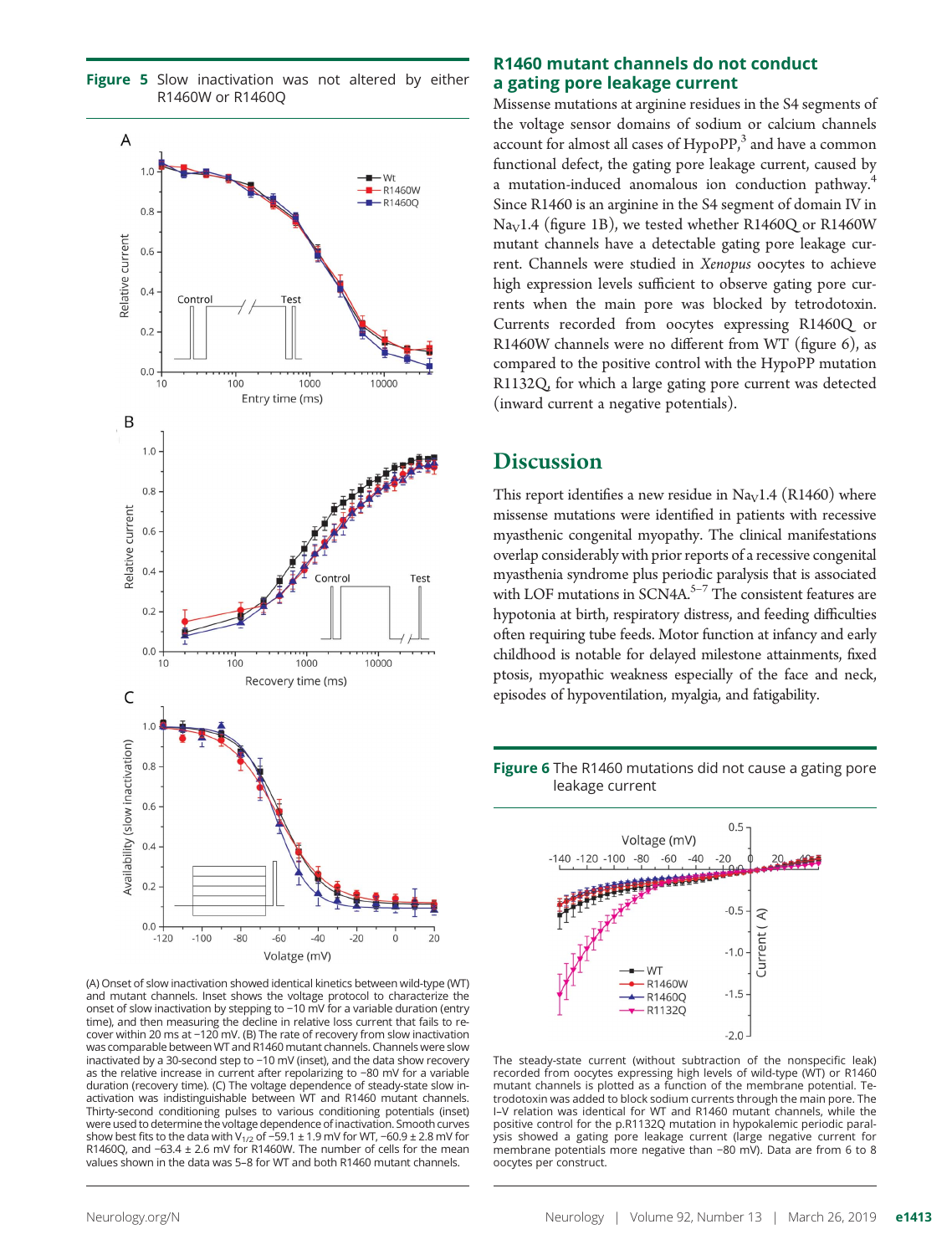Electrophysiologic signs of myasthenia are variable. The first published report (p.S246L/p.V1442E) was notable for pronounced CMAP decrement during repetitive nerve stimulation (at 2 Hz after a 10 Hz load and at all frequencies of 10 Hz or higher).<sup>5</sup> For the 2 subsequent single-case reports of SCN4A-associated congenital myasthenic syndrome (CMS), one had increased jitter<sup>7</sup> (as observed for patient F1 III-3 herein) but neither had a CMAP decrement with repetitive stimulation. Conversely, in the series of 6 families with congenital myopathy associated with SCN4A recessive mutations, 1 of 4 available surviving patients had a 60% CMAP decrement with 10 Hz stimulation.<sup>8</sup>

A consistent pattern is emerging for the genotype–phenotype associations with LOF mutations in SCN4A. A single mutant allele, whether a partial loss or complete null, is asymptomatic, although a mouse model revealed a latent susceptibility to myasthenia.<sup>17</sup> A biallelic deficit with homozygous LOF mutations leads to moderate congenital myopathy with fatigue and variable electrodiagnostic signs of myasthenia. Compound heterozygous mutations with a null plus a LOF defect cause moderate to severe congenital myopathy, including an increased risk of infant mortality. Finally, biallelic null mutations, whether from nonsense mutations or missense mutations with no detectable sodium current, are lethal in utero or at birth.<sup>8</sup> In hindsight, this paradigm suggests the original report of SCN4A-associated CMS was indeed caused by a recessive compound heterozygote  $(p.S246L/p.V1442E)$ .<sup>5</sup> Because the fast-inactivation defect for p.V1442E was much greater (−33 mV shift) than for p.S246L (−7.3 mV), we initially considered p.S246L to possibly be a benign polymorphism. In retrospect, the substantial enhancement of slow inactivation for p.S246L (-20 mV shift) will reduce Na<sub>V</sub>1.4 availability at V<sub>rest</sub> by  $\sim$ 30%. Recognizing now that a single LOF allele is asymptomatic and that p.S246L does not appear in the gnomAD database strongly supports the notion that S246L is a functionally relevant LOF mutation.

The clinical phenotypes associated with mutations at p.R1460 described herein were more varied, which we attribute to the mixed LOF and GOF changes observed for both R1460Q and R1460W mutant channels. In the primary Finnish family, inheritance of myasthenic congenital myopathy was recessive (p.R1460Q/p.R1059X) but myotonia was a partially dominant trait. Latent myotonia was detected by needle EMG in p.R1460Q carriers, and some had symptomatic myotonia, especially with the coincident occurrence of an independently segregating mutation of the chloride channel gene CLCN1 (p.R894X associated with recessive myotonia congenita). Combined GOF mutations in SCN4A and LOF mutations in CLCN1 are known to synergistically aggravate the severity of myotonia.<sup>18,19</sup> The LOF defects for R1460W channels were more severe than those of R1460Q (smaller amplitude, figure 2; greater left shift of inactivation, figure 3), which may explain why the parents shown to be p.R1460W carriers did not have myotonia. Unusual clinical phenotypes have also been reported for missense mutations of the second arginine in the

voltage sensor of domain IV (p.R1451L and p.R1451C).<sup>20,21</sup> In the heterozygous state, p.R1451L is associated with myotonia aggravated by cold and rare episodes of periodic paralysis typical for paramyotonia congenita, which is consistent with GOF defects manifest as slower entry and faster recovery from inactivation. An individual homozygous for p.R1451L had more frequent and severe episodes of weakness, one of which with serum  $K^+$  2.8 mM was suggestive of HypoPP.<sup>21</sup> Expression studies of R1451L did not reveal a gating pore leakage current—the canonical defect in HypoPP—but instead showed LOF changes (reduced peak current and enhanced inactivation) that may cause this unusual form of periodic paralysis in homozygous patients.<sup>21</sup> Unlike the cases herein, however, the LOF aspects of the mixed channel defects for p.R1451L did not result in a CMS syndrome in the homozygous proband.

Our report is the third case of a homozygous recessive mutation in SCN4A found in CMS/congenital myopathy, and all 3 missense mutations are at arginine residues in the S4 segment of the domain IV voltage sensor  $(p.R1454W<sup>6</sup>)$ , p.R1457H<sup>7</sup> , and p.R1460W). Expression studies for all 3 mutations show a similar pattern of LOF changes with aberrant enhancement of inactivation, consistent with the established structure–function behavior of voltage-gated sodium channels; the domain IV sensor is coupled to inactivation<sup>22</sup> whereas domains I–III control activation. All 11 mutations of  $Nay1.4$  that cause HypoPP type 2 are also missense substitutions of arginines in S4 segments within voltage sensors. $1,3$  These mutations all create anomalous "gating pore" leakage currents that are mechanistically implicated in episodic attacks of depolarization and weakness in HypoPP.<sup>4</sup> The HypoPP mutations of S4 are in domains I–III, whereas a homologous mutation in domain IV (p.R1448C) causes paramyotonia congenita and does not create a gating pore leak.23 Scanning mutagenesis studies have shown that a missense substitution of any single arginine in S4/DIV is insufficient to create a gating pore leak, $24$  and we have confirmed herein that the p.R1460 mutations found in recessive congenital myopathy do not produce a leak (figure 6).

Further investigations are required to understand the mechanism for the fatigue in CMS/congenital myopathy caused by mutations in SCN4A. Prolonged episodes of weakness reminiscent of periodic paralysis are not likely to be caused by sustained fiber depolarization, as with attacks of HyperPP or HypoPP, because this clinical symptom occurs with CMS mutations that lack GOF changes (e.g., p.R1454W<sup>6</sup>). Fatigue in this recessive phenotype is more likely to be a consequence of impaired generation and conduction of action potentials caused by a marginal sodium current density that may be exacerbated by use-dependent trapping of sodium channels in an inactive state.

#### Acknowledgment

The authors thank Dr. Fenfen Wu for assistance with HEK cell recordings.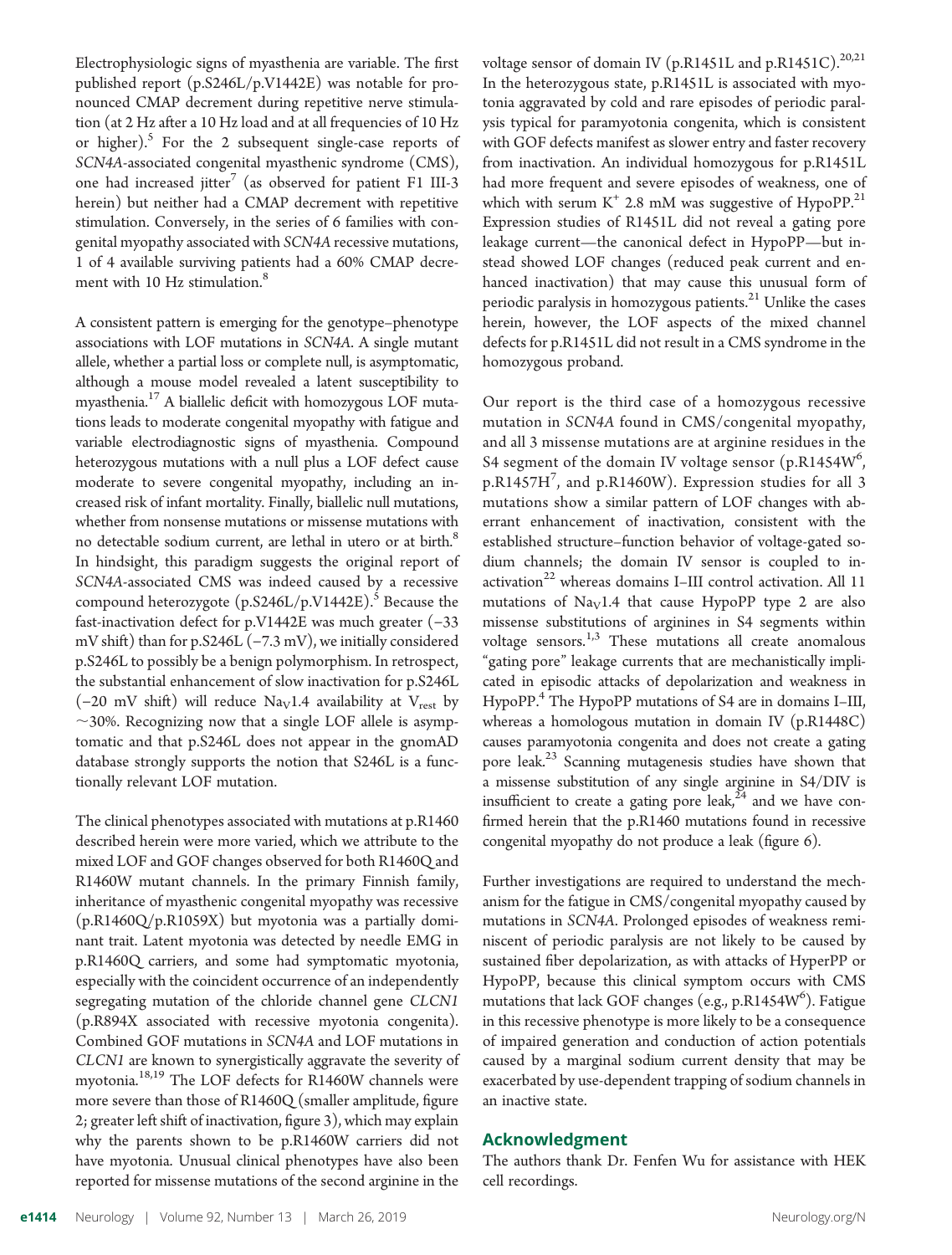#### Study funding

This work was supported by the NIH T32-GM065823 (N.E.), NIAMS of the NIH AR42703 (S.C.C., N.E.), UK Medical Research Council MR/M006948/1, UCLH Biomedical Research Centre (M.S.C., M.G.H., R.M.), and Tampere University Hospital Research Funds (J.P., B.U.).

#### **Disclosure**

N. Elia, J. Palmio, M. Sampedro-Castaneda, P. Shieh, M. Quinonez, T. Suominen, M. Hanna, R. Mannikko, and B. Udd report no disclosures relevant to the manuscript. S. Cannon is a consultant to Strongbridge Biopharma. Go to [Neurology.](http://n.neurology.org/lookup/doi/10.1212/WNL.0000000000007185) [org/N](http://n.neurology.org/lookup/doi/10.1212/WNL.0000000000007185) for full disclosures.

#### Publication history

Received by Neurology August 10, 2018. Accepted in final form November 4, 2018.

#### Appendix Authors

| Name                             | Location                            | Role                    | Contribution                                                                             |  |
|----------------------------------|-------------------------------------|-------------------------|------------------------------------------------------------------------------------------|--|
| <b>Nathaniel</b><br>Elia         | UCLA, Los<br>Angeles,<br><b>CA</b>  | First author            | Study design, recorded<br>sodium currents, wrote<br>manuscript                           |  |
| Johanna<br>Palmio                | Tampere<br>University,<br>Finland   | Co-first author         | Clinical assessment,<br>wrote manuscript                                                 |  |
| Marisol<br>Sampedro<br>Castaneda | University<br>College<br>London, UK | Author                  | Recorded sodium<br>currents                                                              |  |
| Perry<br>Shieh                   | UCLA, Los<br>Angeles, CA            | Author                  | Clinical assessment,<br>wrote manuscript                                                 |  |
| <b>Marbella</b><br>Quinonez      | UCLA, Los<br>Angeles,<br>CA         | Author                  | Site-directed<br>mutagenesis, edited<br>manuscript                                       |  |
| Tiina<br>Suominen                | Tampere<br>University,<br>Finland   | Author                  | Clinical assessment                                                                      |  |
| <b>Michael</b><br>Hanna          | University<br>College<br>London, UK | Author                  | Study design, edited<br>manuscript                                                       |  |
| Roope<br>Mannikko                | University<br>College<br>London, UK | Author                  | Study design, recorded<br>sodium currents, wrote<br>manuscript                           |  |
| <b>Bjarne</b><br>bbU             | Tampere<br>University,<br>Finland   | Author                  | Study design, clinical<br>assessment, supervised<br>genetic studies, wrote<br>manuscript |  |
| Stephen<br>Cannon                | UCLA, Los<br>Angeles, CA            | Corresponding<br>author | Study design, data<br>analysis, wrote manuscript                                         |  |

#### References

- 1. Cannon SC. Sodium channelopathies of skeletal muscle. Handb Exp Pharmacol 2018; 246:309–330.
- 2. Lehmann-Horn F, Rüdel R, Jurkat-Rott K. Nondystrophic myotonias and periodic paralyses. In: Engel AG, Franzini-Armstrong C, eds. Myology, 3rd ed. New York: McGraw-Hill; 2004:1257–1300.
- 3. Matthews E, Labrum R, Sweeney MG, et al. Voltage sensor charge loss accounts for most cases of hypokalemic periodic paralysis. Neurology 2009;72: 1544–1547.
- 4. Cannon SC. Voltage-sensor mutations in channelopathies of skeletal muscle. J Physiol 2010;588:1887–1895.
- 5. Tsujino A, Maertens C, Ohno K, et al. Myasthenic syndrome caused by mutation of the SCN4A sodium channel. Proc Natl Acad Sci USA 2003;100: 7377–7382.
- 6. Habbout K, Poulin H, Rivier F, et al. A recessive Nav1.4 mutation underlies congenital myasthenic syndrome with periodic paralysis. Neurology 2016;86: 161–169.
- 7. Arnold WD, Feldman DH, Ramirez S, et al. Defective fast inactivation recovery of Nav 1.4 in congenital myasthenic syndrome. Ann Neurol 2015;77: 840–850.
- 8. Zaharieva IT, Thor MG, Oates EC, et al. Loss-of-function mutations in SCN4A cause severe foetal hypokinesia or 'classical' congenital myopathy. Brain 2016;139: 674–691.
- 9. Fournier E, Arzel M, Sternberg D, t al. Electromyography guides toward subgroups of mutations in muscle channelopathies. Ann Neurol 2004;56: 650–661.
- 10. Fournier E, Viala K, Gervais H, et al. Cold extends electromyography distinction between ion channel mutations causing myotonia. Ann Neurol 2006;60: 356–365.
- 11. Li H, Durbin R. Fast and accurate short read alignment with Burrows-Wheeler transform. Bioinformatics 2009;25:1754–1760.
- 12. McKenna A, Hanna M, Banks E, et al. The Genome Analysis Toolkit: a MapReduce framework for analyzing next-generation DNA sequencing data. Genome Res 2010; 20:1297–1303.
- 13. Evilä A, Palmio J, Vihola A, et al. Targeted next-generation sequencing reveals novel TTN mutations causing recessive distal titinopathy. Mol Neurobiol 2017;54: 7212–7223.
- 14. Hayward LJ, Brown RH Jr, Cannon SC. Inactivation defects caused by myotoniaassociated mutations in the sodium channel III-IV linker. J Gen Physiol 1996;107: 559–576.
- 15. Gamal El-Din TM, Lenaeus MJ, Catterall WA. Structural and functional analysis of sodium channels viewed from an evolutionary perspective. Handb Exp Pharmacol 2018;246:53–72.
- 16. Hayward LJ, Brown RH, Jr., Cannon SC. Slow inactivation differs among mutant Na channels associated with myotonia and periodic paralysis. Biophys J 1997;72: 1204–1219.
- 17. Wu F, Mi W, Fu Y, Struyk A, Cannon SC. Mice with an NaV1.4 sodium channel null allele have latent myasthenia, without susceptibility to periodic paralysis. Brain 2016; 139:1688–1699.
- 18. Skov M, Riisager A, Fraser JA, Nielsen OB, Pedersen TH. Extracellular magnesium and calcium reduce myotonia in ClC-1 inhibited rat muscle. Neuromuscul Disord 2013;23:489–502.
- 19. Kato H, Kokunai Y, Dalle C, et al. A case of non-dystrophic myotonia with concomitant mutations in the SCN4A and CLCN1 genes. J Neurol Sci 2016;369: 254–258.
- 20. Poulin H, Gosselin-Badaroudine P, Vicart S, et al. Substitutions of the S4DIV R2 residue (R1451) in NaV1.4 lead to complex forms of paramyotonia congenita and periodic paralyses. Sci Rep 2018;8:2041.
- 21. Luo S, Sampedro Castaneda M, Matthews E, et al. Hypokalemic periodic paralysis and myotonia in a patient with homozygous mutation p.R1451L in NaV1.4. Sci Rep 2018; 8:9714.
- 22. Capes DL, Goldschen-Ohm MP, Arcisio-Miranda M, Bezanilla F, Chanda B. Domain IV voltage-sensor movement is both sufficient and rate limiting for fast inactivation in sodium channels. J Gen Physiol 2013;142:101–112.
- 23. Francis DG, Rybalchenko V, Struyk A, Cannon SC. Leaky sodium channels from voltage sensor mutations in periodic paralysis, but not paramyotonia. Neurology 2011;76:1635–1641.
- 24. Gosselin-Badaroudine P, Delemotte L, Moreau A, Klein ML, Chahine M. Gating pore currents and the resting state of Nav1.4 voltage sensor domains. Proc Natl Acad Sci USA 2012;109:19250–19255.